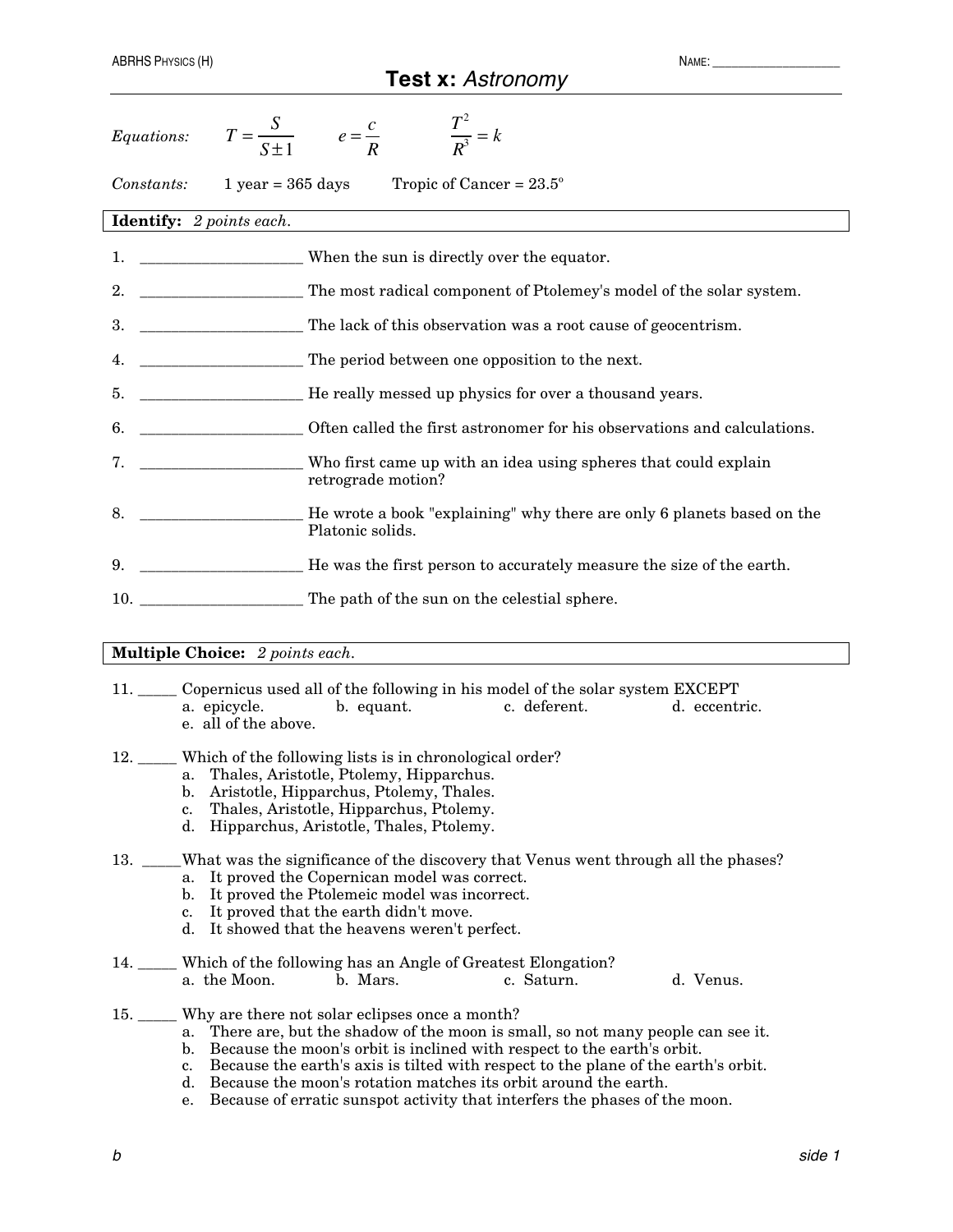# **Test x:** *Astronomy*

| 16. The parallax of 61 Cygni is about 1/3 of a second. How far away is the star?                                                                                                                                                                                                                                                                           |                                         |    |                     |    | a. $10,300 \text{ AU}$ . b. $20,600 \text{ AU}$ . c. $309,000 \text{ AU}$ . d. $619,000 \text{ AU}$ e. $1,240,000 \text{ AU}$ . |  |  |  |
|------------------------------------------------------------------------------------------------------------------------------------------------------------------------------------------------------------------------------------------------------------------------------------------------------------------------------------------------------------|-----------------------------------------|----|---------------------|----|---------------------------------------------------------------------------------------------------------------------------------|--|--|--|
| 17. ____ What is the phase of the moon if it is rising at sunset?                                                                                                                                                                                                                                                                                          |                                         |    |                     |    |                                                                                                                                 |  |  |  |
| a.                                                                                                                                                                                                                                                                                                                                                         | b.                                      | c. | d.                  | e. |                                                                                                                                 |  |  |  |
| 18. The synodic period of some asteroid is 450 days. What is its sidereal period if it is outside<br>the earth's orbit?                                                                                                                                                                                                                                    |                                         |    |                     |    |                                                                                                                                 |  |  |  |
| a. 0.55 years. b. 1.23 years. c. 5.29 years. d. None of those.                                                                                                                                                                                                                                                                                             |                                         |    |                     |    |                                                                                                                                 |  |  |  |
| 19. If because of bad luck or reality TV, you are lost on a strange island, and see the North<br>Star 30° above the horizon, what latitude are on?                                                                                                                                                                                                         |                                         |    |                     |    |                                                                                                                                 |  |  |  |
| $a. 30^{\circ}.$                                                                                                                                                                                                                                                                                                                                           | $b. 36.5^{\circ}.$                      |    | c. $53.5^{\circ}$ . |    | d. 60°.                                                                                                                         |  |  |  |
| 20. If a planet has a semi-major axis of 0.8 AU, what is its angle of greatest elongation?<br>$a. 37^{\circ}.$                                                                                                                                                                                                                                             | $b. 39^{\circ}.$                        |    | c. $51^{\circ}$ .   |    | $d. 53^{\circ}.$                                                                                                                |  |  |  |
| 21. ____ What was the Catholic Church's reaction to Sidereus Nuncius?<br>a. Galileo was charged with heresy for teaching that the earth moved.<br>b. Galileo's observations were confirmed by Jesuit astronomers.<br>The book was deemed heretical and placed on the banned book list.<br>$c_{\cdot}$<br>d. The book was rejected as false and misleading. |                                         |    |                     |    |                                                                                                                                 |  |  |  |
| sky on the Summer Solstice?<br>a. $11.5^{\circ}$ .                                                                                                                                                                                                                                                                                                         | b. 36.5°, c. 53.5°, d. 58.5°, e. 78.5°. |    |                     |    | 22. If you lived at a latitude of 35°, what would be the highest possible height of the sun in the                              |  |  |  |
|                                                                                                                                                                                                                                                                                                                                                            |                                         |    |                     |    |                                                                                                                                 |  |  |  |

#### **Short Answer:**

23. In class, I kept writing PUCM on the board. What does that stand for and what was it? (*6 points*)

24. What (correct) observational evidence is there that the earth is a sphere? Give at least two reasons. (*6 points*)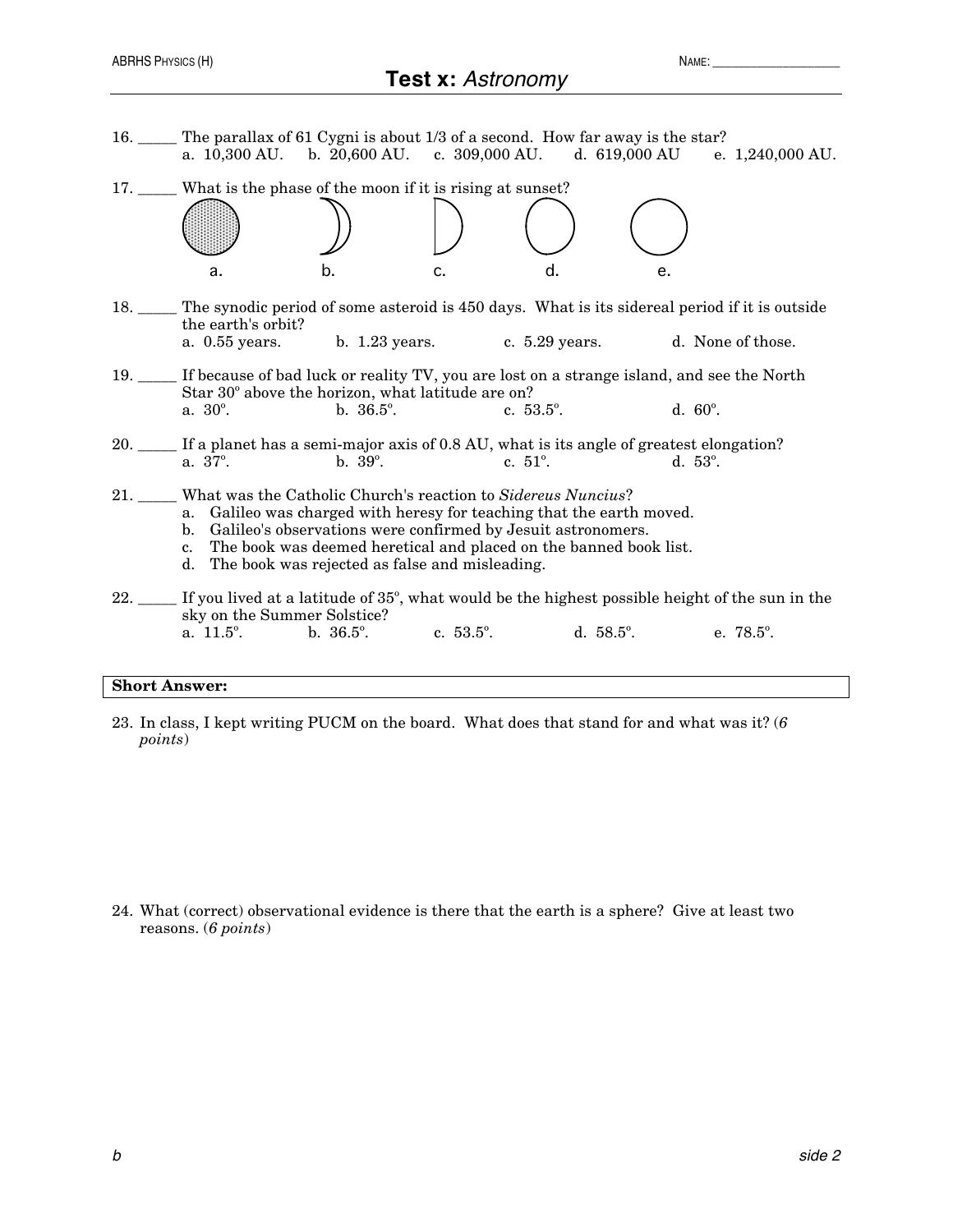- 25. In the end of the sixteenth century, there was a debate on whether the earth or the sun was at rest in the solar system.
	- a. Give four reasons why many people rejected the heliocentric hypothesis. Two must be "scientific" reasons, and the other two can be anything. (*6 points*)

b. Why did some people prefer the heliocentric hypothesis? (*6 points*)

26. What did Galileo discover in *Sidereus Nuncius* and why was it important? (*10 points*)